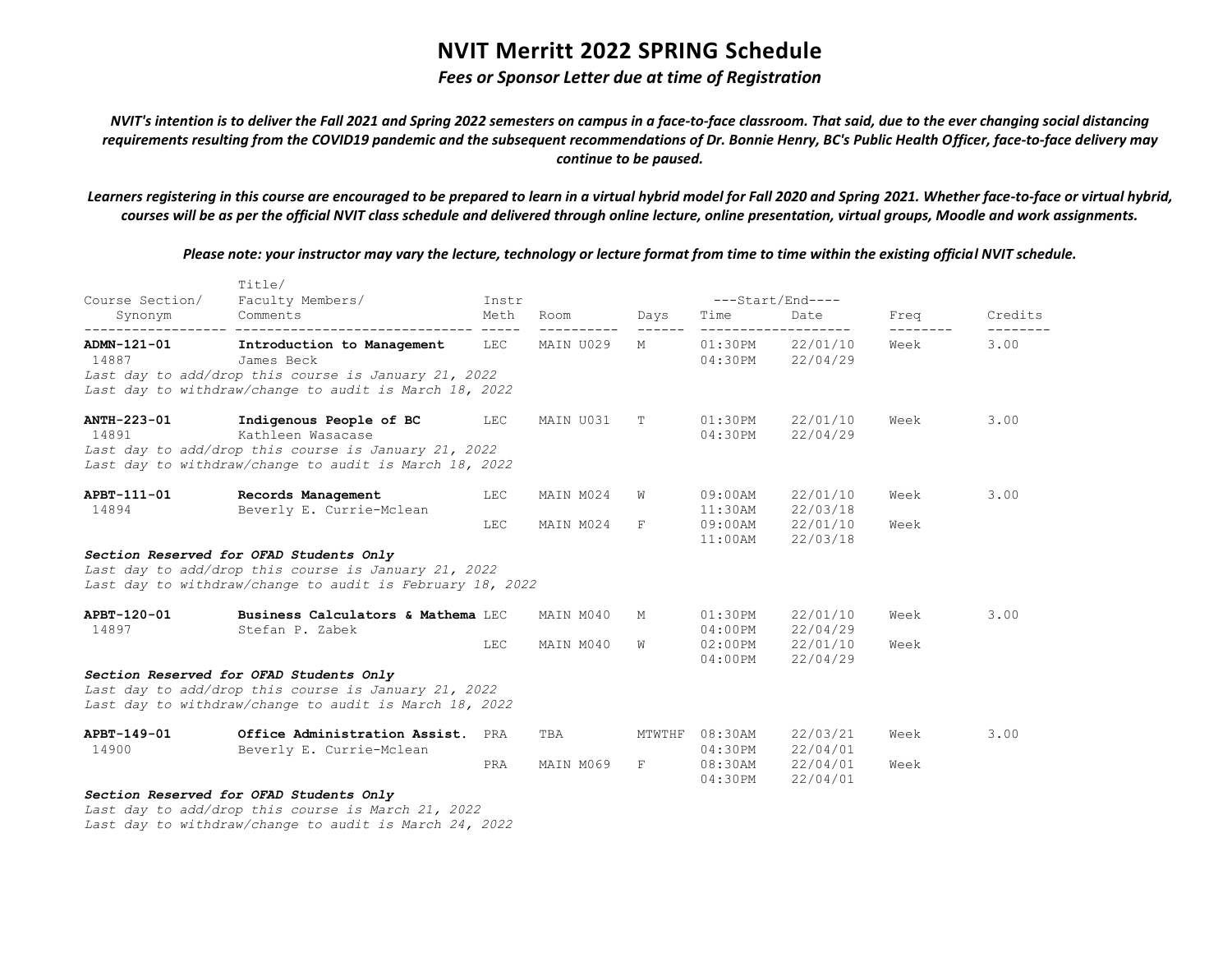### *Fees or Sponsor Letter due at time of Registration*

*NVIT's intention is to deliver the Fall 2021 and Spring 2022 semesters on campus in a face-to-face classroom. That said, due to the ever changing social distancing requirements resulting from the COVID19 pandemic and the subsequent recommendations of Dr. Bonnie Henry, BC's Public Health Officer, face-to-face delivery may continue to be paused.*

*Learners registering in this course are encouraged to be prepared to learn in a virtual hybrid model for Fall 2020 and Spring 2021. Whether face-to-face or virtual hybrid, courses will be as per the official NVIT class schedule and delivered through online lecture, online presentation, virtual groups, Moodle and work assignments.*

| Course Section/      | Title/<br>Faculty Members/                                                                                                                                                                                                | Instr      |           |                      |                          | ---Start/End----     |      |         |
|----------------------|---------------------------------------------------------------------------------------------------------------------------------------------------------------------------------------------------------------------------|------------|-----------|----------------------|--------------------------|----------------------|------|---------|
| Synonym              | Comments                                                                                                                                                                                                                  | Meth       | Room      | Days                 | Time                     | Date                 | Freq | Credits |
| BUSM-210-01<br>15735 | Accounting II<br>Heather A. Williams<br>Last day to add/drop this course is January 21, 2022<br>Last day to withdraw/change to audit is March 1, 2022                                                                     | <b>LEC</b> | MAIN U011 | $- - - - - -$<br>TTH | $09:00$ AM<br>$10:30$ PM | 22/01/10<br>22/04/29 | Week | 3.00    |
| BUSM-223-01<br>14906 | Human Resources Management<br>Grayson Bowering<br>Last day to add/drop this course is January 21, 2022<br>Last day to withdraw/change to audit is March 18, 2022                                                          | LEC        | MAIN U031 | W                    | $09:00$ AM<br>$12:00$ PM | 22/01/10<br>22/04/29 | Week | 3.00    |
| BUSM-250-01<br>14909 | Principles of Marketing<br>Mark Springford<br>Last day to add/drop this course is January 21, 2022<br>Last day to withdraw/change to audit is March 18, 2022                                                              | LEC        | MAIN U031 | TH<br>09:00PM        | 06:00PM                  | 22/01/10<br>22/04/29 | Week | 3.00    |
| BUSM-255-01<br>14912 | Small Business Development<br>Heather A. Williams<br>Last day to add/drop this course is January 21, 2022<br>Last day to withdraw/change to audit is March 18, 2022                                                       | LEC        | MAIN M067 | F                    | $01:30$ PM<br>04:30PM    | 22/01/10<br>22/04/29 | Week | 3.00    |
| CAPS-101-01<br>14915 | Ph. Ed. Dev. for Pub. Safe. II LEC<br>Mark Nendick<br>Section Reserved for CAPS Students Only<br>Last day to add/drop this course is January 21, 2022<br>Last day to withdraw/change to audit is March 18, 2022           |            | COES GYM  | TTH                  | 04:45PM<br>06:15PM       | 22/01/10<br>22/04/29 | Week | 3.00    |
| CAPS-141-01<br>14918 | Criminal Justice Studies II<br>Cliff Thorstenson<br>Section Reserved for CAPS Students Only<br>Last day to add/drop this course is January 21, 2022<br>Last day to withdraw/change to audit is March 18, 2022             | LEC        | MAIN M069 | T                    | $01:30$ PM<br>04:30PM    | 22/01/10<br>22/04/29 | Week | 3.00    |
| CAPS-145-01<br>14921 | Public Safety Invest. Tech.<br>Tracey L. Dunsmore/Rose Grant<br>Section Reserved for CAPS Students Only<br>Last day to add/drop this course is January 21, 2022<br>Last day to withdraw/change to audit is March 18, 2022 | <b>LEC</b> | MAIN M069 | TH                   | 01:30PM<br>04:30PM       | 22/01/10<br>22/04/29 | Week | 3.00    |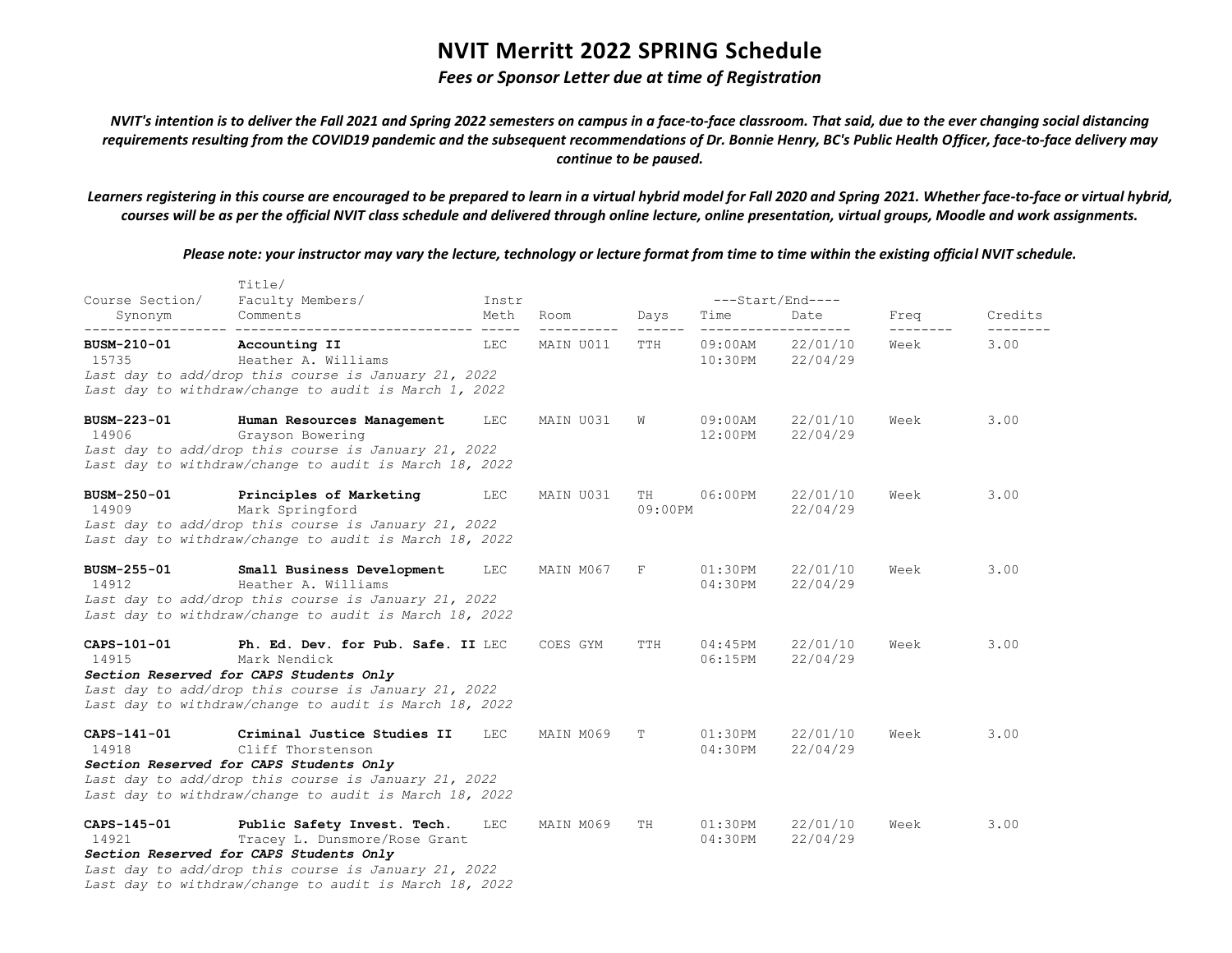### *Fees or Sponsor Letter due at time of Registration*

*NVIT's intention is to deliver the Fall 2021 and Spring 2022 semesters on campus in a face-to-face classroom. That said, due to the ever changing social distancing requirements resulting from the COVID19 pandemic and the subsequent recommendations of Dr. Bonnie Henry, BC's Public Health Officer, face-to-face delivery may continue to be paused.*

*Learners registering in this course are encouraged to be prepared to learn in a virtual hybrid model for Fall 2020 and Spring 2021. Whether face-to-face or virtual hybrid, courses will be as per the official NVIT class schedule and delivered through online lecture, online presentation, virtual groups, Moodle and work assignments.*

*Please note: your instructor may vary the lecture, technology or lecture format from time to time within the existing official NVIT schedule.*

| Course Section/        | TILLe/<br>Faculty Members/                                                                                                                                                                                                                                  | Instr      |                        |         |                                  | ---Start/End----                                     |              |         |
|------------------------|-------------------------------------------------------------------------------------------------------------------------------------------------------------------------------------------------------------------------------------------------------------|------------|------------------------|---------|----------------------------------|------------------------------------------------------|--------------|---------|
| Synonym                | Comments                                                                                                                                                                                                                                                    | Meth       | Room                   | Days    | Time                             | Date<br>___________________                          | Freq         | Credits |
|                        | CAPS-150-01 Public Safety: Special Topics LEC MAIN M069<br>14924 Tracey L. Dunsmore/Rose Grant<br>Section Reserved for CAPS Students Only<br>Last day to add/drop this course is January 21, 2022<br>Last day to withdraw/change to audit is March 18, 2022 |            |                        | M       |                                  | 02:00PM 22/01/10<br>05:00PM 22/04/29                 | Week         | 3.00    |
| 14927                  | CAPS-160-01 <b>Approaches to Conflict Res. I</b> LEC MAIN M069<br>Cliff Thorstenson<br>Section Reserved for CAPS Students Only<br>Last day to add/drop this course is January 21, 2022<br>Last day to withdraw/change to audit is March 18, 2022            |            |                        | M       | 04:30PM                          | 01:30PM 22/01/10<br>22/04/29                         | Week         | 3.00    |
| COMM-111-01<br>14930   | <b>Business Communication</b><br>Dalyce Brandt                                                                                                                                                                                                              | LEC<br>LEC | MAIN M069<br>MAIN M069 | T<br>TH | 09:00AM<br>12:00PM<br>$12:05$ PM | 22/01/10<br>22/03/18<br>10:35AM 22/01/10<br>22/03/18 | Week<br>Week | 3.00    |
|                        | Section Reserved for OFAD Students Only<br>Last day to add/drop this course is January 18, 2022<br>Last day to withdraw/change to audit is February 23, 2022                                                                                                |            |                        |         |                                  |                                                      |              |         |
| 14931 and 14931        | COMM-140-01 Technical Writing<br>$\overline{\text{LEC}}$<br>Ellen N. Simmons<br>Section Reserved for ENRT Students Only<br>Last day to add/drop this course is January 21, 2022<br>Last day to withdraw/change to audit is March 18, 2022                   |            | MAIN U001              | T       | 09:00AM<br>12:00PM               | 22/01/10<br>22/04/29                                 | Week         | 3.00    |
| $COMP-104-01$<br>14934 | Spreadsheets<br>Beverly E. Currie-Mclean                                                                                                                                                                                                                    | LEC        | MAIN M024              | T       | $01:30$ PM                       | 22/01/10<br>04:00PM 22/04/29                         | Week         | 3.00    |
|                        |                                                                                                                                                                                                                                                             | LEC        | MAIN M024              | TH      | $03:30$ PM                       | $01:30PM$ $22/01/10$<br>22/04/29                     | Week         |         |
|                        | Section Reserved for OFAD Students Only                                                                                                                                                                                                                     |            |                        |         |                                  |                                                      |              |         |

*Last day to add/drop this course is January 21, 2022 Last day to withdraw/change to audit is March 11, 2022*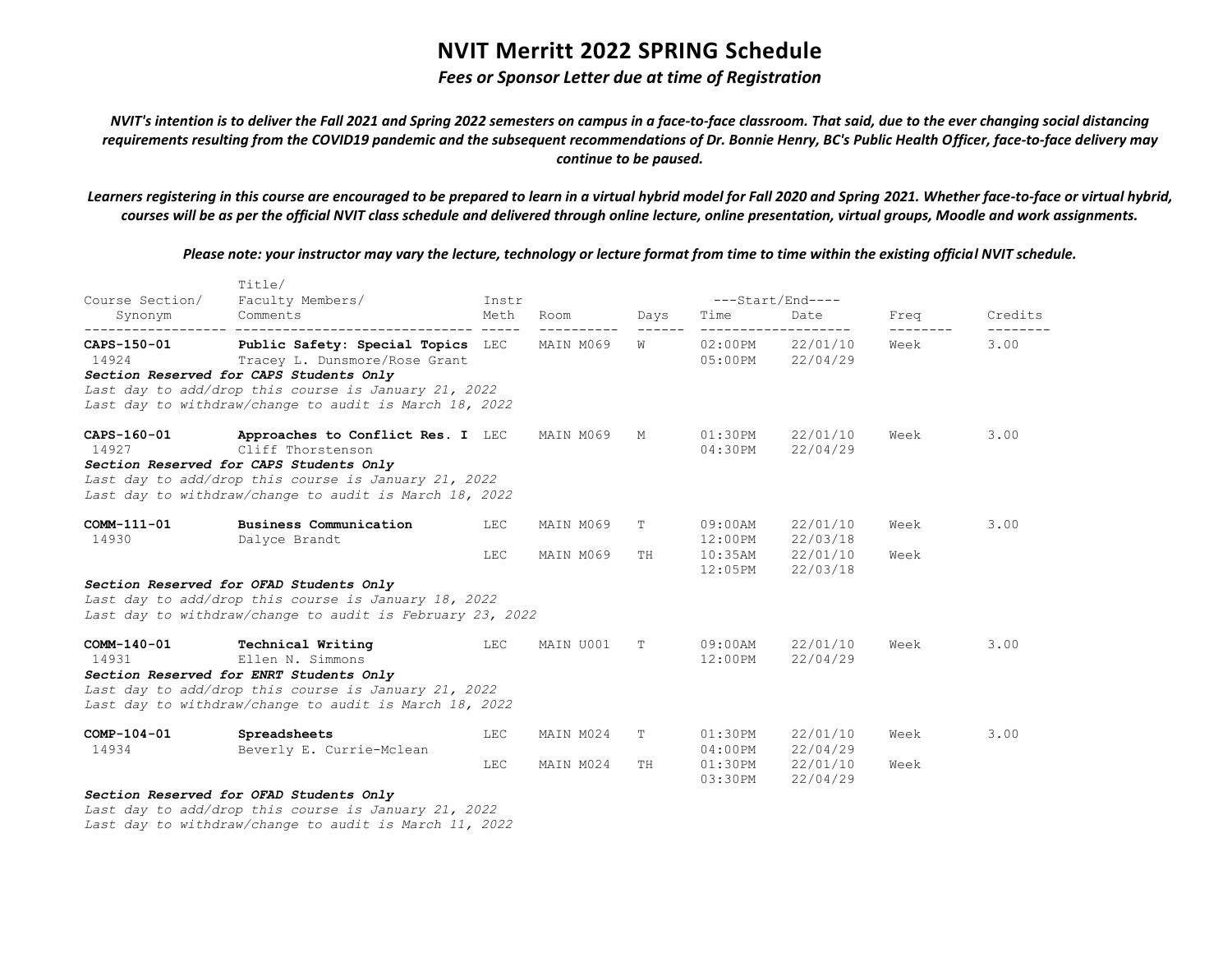### *Fees or Sponsor Letter due at time of Registration*

*NVIT's intention is to deliver the Fall 2021 and Spring 2022 semesters on campus in a face-to-face classroom. That said, due to the ever changing social distancing requirements resulting from the COVID19 pandemic and the subsequent recommendations of Dr. Bonnie Henry, BC's Public Health Officer, face-to-face delivery may continue to be paused.*

*Learners registering in this course are encouraged to be prepared to learn in a virtual hybrid model for Fall 2020 and Spring 2021. Whether face-to-face or virtual hybrid, courses will be as per the official NVIT class schedule and delivered through online lecture, online presentation, virtual groups, Moodle and work assignments.*

*Please note: your instructor may vary the lecture, technology or lecture format from time to time within the existing official NVIT schedule.*

| Course Section/                            | TILLe/<br>Faculty Members/                                                                                                                                              | Instr |                         |             | ---Start/End----         |                                                             |                  |         |
|--------------------------------------------|-------------------------------------------------------------------------------------------------------------------------------------------------------------------------|-------|-------------------------|-------------|--------------------------|-------------------------------------------------------------|------------------|---------|
| Synonym                                    | Comments                                                                                                                                                                | Meth  | Room                    | Days        | Time                     | Date                                                        | Freq             | Credits |
| ------------------<br>COMP-112-01<br>14937 | Word Processing II<br>Beverly E. Currie-Mclean                                                                                                                          | LEC   | ----------<br>MAIN M024 | ------<br>М |                          | -------------------<br>09:00AM 22/01/10<br>12:00PM 22/04/29 | --------<br>Week | 3.00    |
|                                            |                                                                                                                                                                         | LEC   | MAIN M024               | TH          | $10:30$ AM               | 09:00AM 22/01/10<br>22/04/29                                | Week             |         |
|                                            | Section Reserved for OFAD Students Only<br>Last day to add/drop this course is January 18, 2022<br>Last day to withdraw/change to audit is February 23, 2022            |       |                         |             |                          |                                                             |                  |         |
| COMP-140-01<br>14938                       | Geographic Information Systems LEC<br>Richard J. Chavez                                                                                                                 |       | MAIN M040               | Т           | 01:30PM<br>04:30PM       | 22/01/10<br>22/04/29                                        | Week             | 5.00    |
|                                            |                                                                                                                                                                         | LEC   | MAIN M040               | Т           | $05:00$ PM<br>$07:00$ PM | 22/01/10<br>22/04/29                                        | Week             |         |
|                                            | Section Reserved for ENRT Students Only<br>Last day to add/drop this course is January 21, 2022<br>Last day to withdraw/change to audit is March 18, 2022               |       |                         |             |                          |                                                             |                  |         |
| COOP-101-01<br>15625                       | Co-Op Education Workplace Prep LEC<br>Margaret Hohner<br>Last day to add/drop this course is January 21, 2022<br>Last day to withdraw/change to audit is March 18, 2022 |       | MAIN M024               | TH          | 04:30PM<br>06:00PM       | 22/01/10<br>22/04/29                                        | Week             | 1.00    |
| COOP-101-X02<br>15726                      | Co-Op Education Workplace Prep LEC<br>Margaret Hohner                                                                                                                   |       |                         | TWTHF       | $09:00$ AM<br>12:00PM    | 22/01/04<br>22/01/07                                        | Week             | 1.0     |
|                                            | Section Reserved for CHEF Students Only<br>Last day to add/drop this course is January 4, 2022                                                                          |       |                         | TWTHF       | $01:00$ PM<br>$03:00$ PM | 22/04/04<br>22/01/07                                        | Week             |         |
|                                            | Last day to withdraw/change to audit is January 6, 2022                                                                                                                 |       |                         | THF         | 09:00AM<br>12:00PM       | 22/02/24<br>22/02/25                                        | Week             |         |
|                                            |                                                                                                                                                                         |       |                         | THF         | $01:00$ PM<br>$03:00$ PM | 22/02/24<br>22/02/25                                        | Week             |         |
|                                            |                                                                                                                                                                         |       |                         | M           | 09:00AM<br>12:00PM       | 22/02/28<br>22/02/28                                        | Week             |         |
|                                            |                                                                                                                                                                         |       |                         | М           | $01:00$ PM<br>03:00PM    | 22/02/28<br>22/02/28                                        | Week             |         |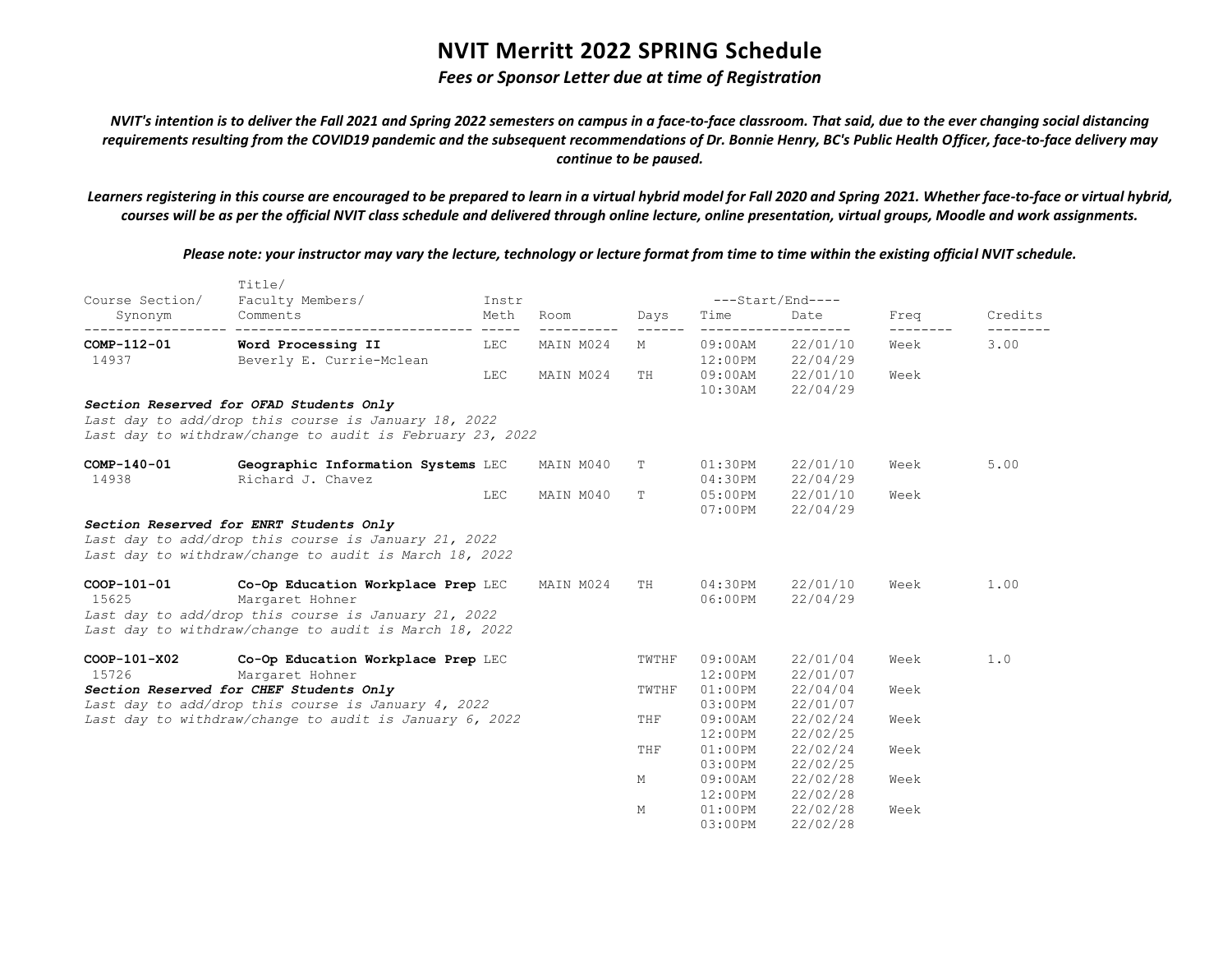### *Fees or Sponsor Letter due at time of Registration*

*NVIT's intention is to deliver the Fall 2021 and Spring 2022 semesters on campus in a face-to-face classroom. That said, due to the ever changing social distancing requirements resulting from the COVID19 pandemic and the subsequent recommendations of Dr. Bonnie Henry, BC's Public Health Officer, face-to-face delivery may continue to be paused.*

*Learners registering in this course are encouraged to be prepared to learn in a virtual hybrid model for Fall 2020 and Spring 2021. Whether face-to-face or virtual hybrid, courses will be as per the official NVIT class schedule and delivered through online lecture, online presentation, virtual groups, Moodle and work assignments.*

| Title/<br>Course Section/ | Faculty Members/                                                                                                                                                                                                  | Instr |           |                 |                          | $---Start/End---$    |      |         |
|---------------------------|-------------------------------------------------------------------------------------------------------------------------------------------------------------------------------------------------------------------|-------|-----------|-----------------|--------------------------|----------------------|------|---------|
| Synonym                   | Comments                                                                                                                                                                                                          | Meth  | Room      | Days            | Time                     | Date                 | Freq | Credits |
| COOP-101-X03<br>15739     | ---------<br>Co-Op Education Workplace Prep LEC<br>Margaret Hohner                                                                                                                                                |       | TBA       | ------<br>TWTHF | $09:00$ AM<br>12:00PM    | 22/01/04<br>22/01/07 | Week | 1.00    |
|                           | Section Reserved for Associate of Arts Students Only<br>Last day to add/drop this course is January 4, 2022                                                                                                       |       | TBA       | TWTHF           | $01:00$ PM<br>$03:00$ PM | 22/01/04<br>22/01/07 | Week |         |
|                           |                                                                                                                                                                                                                   |       | TBA       | THF             | $09:00$ AM<br>12:00PM    | 22/02/24<br>22/02/25 | Week |         |
|                           |                                                                                                                                                                                                                   |       | TBA       | THF             | $01:00$ pm<br>$03:00$ PM | 22/02/24<br>22/02/25 | Week |         |
|                           |                                                                                                                                                                                                                   |       | TBA       | Μ               | $09:00$ AM<br>$12:00$ PM | 22/02/28<br>22/02/28 | Week |         |
|                           |                                                                                                                                                                                                                   |       | TBA       | М               | $01:00$ PM<br>$03:00$ PM | 22/02/28<br>22/02/28 | Week |         |
| COOP-120-01<br>15747      | Co-Op Educ. Prog. Work Term 2 WKT<br>Margaret Hohner<br>Section Reserved for NLEK Students Only<br>Last day to add/drop this course is January 21, 2021<br>Last day to withdraw/change to audit is March 18, 2022 |       | TBA       | TBA             | TBA                      | 22/01/10<br>22/04/29 | Week | 3.00    |
| COOP-210-01<br>15744      | Co-Op Educ. Prog. Work Term 3 WKT<br>Margaret Hohner<br>Section Reserved for CHEF Students Only<br>Last day to add/drop this course is January 21, 2022<br>Last day to withdraw/change to audit is March 18, 2022 |       | TBA       | TBA             | TBA                      | 22/01/10<br>22/04/29 | Week |         |
| CRIM-103-X01<br>15079     | Psych of Crim & Deviant Behav LEC<br>Lara L. Condello<br>Last day to add/drop this course is January 21, 2022<br>Last day to withdraw/change to audit is March 18, 2022                                           |       | MAIN U033 | W               | $02:00$ PM<br>$05:00$ PM | 22/01/10<br>22/04/29 | Week | 3.00    |
| CRIM-131-X01<br>15083     | Intro to Criminal Justice Sys LEC<br>Lara L. Condello<br>Last day to add/drop this course is January 21, 2022<br>Last day to withdraw/change to audit is March 18, 2022                                           |       | MAIN U033 | T               | 09:00AM<br>12:00PM       | 22/01/10<br>22/04/29 | Week | 3.00    |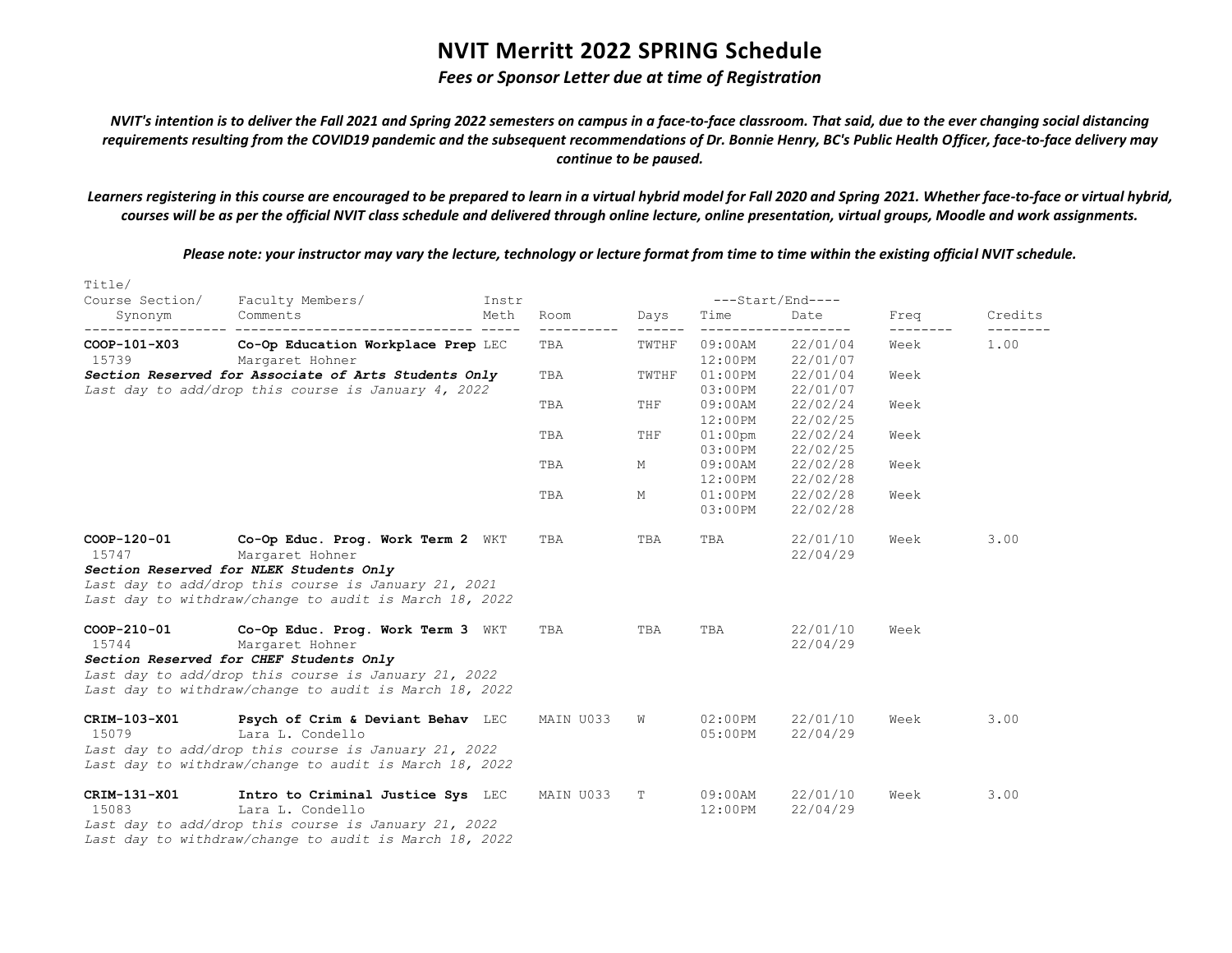#### *Fees or Sponsor Letter due at time of Registration*

*NVIT's intention is to deliver the Fall 2021 and Spring 2022 semesters on campus in a face-to-face classroom. That said, due to the ever changing social distancing requirements resulting from the COVID19 pandemic and the subsequent recommendations of Dr. Bonnie Henry, BC's Public Health Officer, face-to-face delivery may continue to be paused.*

*Learners registering in this course are encouraged to be prepared to learn in a virtual hybrid model for Fall 2020 and Spring 2021. Whether face-to-face or virtual hybrid, courses will be as per the official NVIT class schedule and delivered through online lecture, online presentation, virtual groups, Moodle and work assignments.*

*Please note: your instructor may vary the lecture, technology or lecture format from time to time within the existing official NVIT schedule.*

Title/ Course Section/ Faculty Members/ Instr ---Start/End---- Synonym Comments Meth Room Days Time Date Freq Credits ------------------ ------------------------------ ----- ---------- ------ ------------------- -------- -------- **CRIM-230-X01 Criminal Law** LEC MAIN U033 M 01:30PM 22/01/10 Week 3.00 15087 Sharon McIvor 04:30PM 22/04/29 *Last day to add/drop this course is January 21, 2022 Last day to withdraw/change to audit is March 18, 2022* **CRIM-233-X01 Introduction to Corrections** LEC MAIN U033 F 09:00AM 22/01/10 Week 3.00 15091 Naomi T. Narcisse 12:00PM 22/04/29 *Last day to add/drop this course is January 21, 2022 Last day to withdraw/change to audit is March 18, 2022* **ECON-101-01 Principles of Microeconomics** LEC MAIN U033 T 06:00PM 22/01/10 Week 3.00 14941 Doug Springford 09:00PM 22/04/29 *Last day to add/drop this course is January 21, 2022 Last day to withdraw/change to audit is March 18, 2022* **ENGL-030-01 Fundamental English - Writing** LEC MAIN M067 MTWTH 10:45AM 22/01/10 Week 0.00 14944 Yvonne K. Menzies 12:00PM 22/04/29 *Last day to add/drop this course is January 21, 2022 Last day to withdraw/change to audit is March 18, 2022* **ENGL-040-01 Reading Comprehension** LEC MAIN M067 MTWTH 10:45AM 22/01/10 Week 0.00 14947 Yvonne K. Menzies 12:00PM 22/04/29 *Last day to add/drop this course is January 21, 2022 Last day to withdraw/change to audit is March 18, 2022* **ENGL-050-01 Writing Skills** LEC MAIN M067 TTH 01:30PM 22/01/10 Week 0.00 14950 Yvonne K. Menzies 04:00PM 22/04/29 *Last day to add/drop this course is January 21, 2022 Last day to withdraw/change to audit is March 18, 2022* **ENGL-060-01 Literature and Composition** LEC MAIN U031 M 01:30PM 22/01/10 Week 0.00 14953 Yvonne K. Menzies 04:00PM 22/04/29 LEC MAIN U031 W 02:00PM 22/01/10 Week 04:30PM 22/04/29

*Last day to add/drop this course is January 21, 2022 Last day to withdraw/change to audit is March 18, 2022*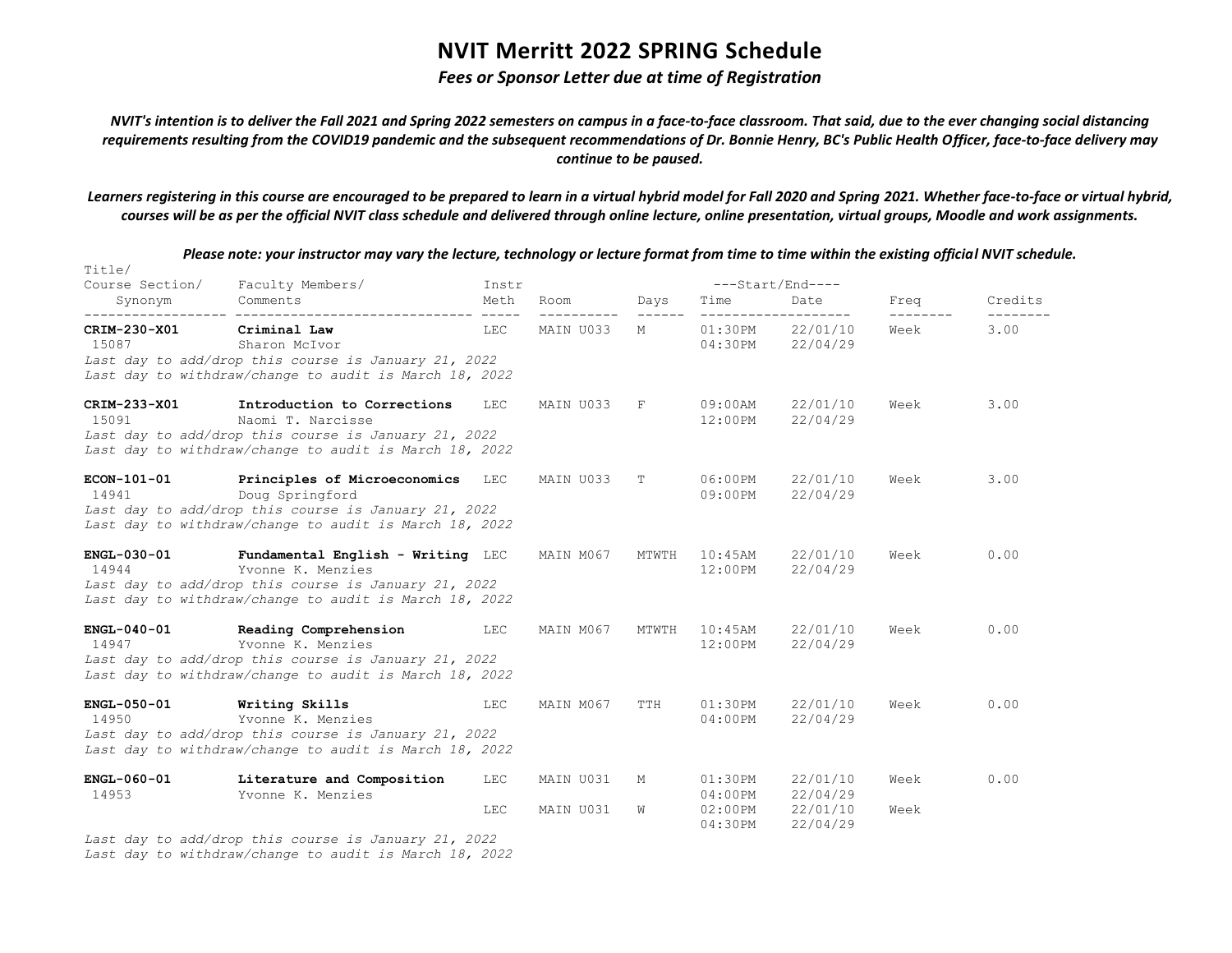#### *Fees or Sponsor Letter due at time of Registration*

*NVIT's intention is to deliver the Fall 2021 and Spring 2022 semesters on campus in a face-to-face classroom. That said, due to the ever changing social distancing requirements resulting from the COVID19 pandemic and the subsequent recommendations of Dr. Bonnie Henry, BC's Public Health Officer, face-to-face delivery may continue to be paused.*

*Learners registering in this course are encouraged to be prepared to learn in a virtual hybrid model for Fall 2020 and Spring 2021. Whether face-to-face or virtual hybrid, courses will be as per the official NVIT class schedule and delivered through online lecture, online presentation, virtual groups, Moodle and work assignments.*

| Title/<br>Course Section/   | Faculty Members/                                                                                                                                                                   | Instr      |                        |        |                                     | $---Start/End---$                    |              |         |
|-----------------------------|------------------------------------------------------------------------------------------------------------------------------------------------------------------------------------|------------|------------------------|--------|-------------------------------------|--------------------------------------|--------------|---------|
| Synonym                     | Comments                                                                                                                                                                           | Meth       | Room                   | Days   | Time                                | Date                                 | Freq         | Credits |
| <b>ENGL-101-01</b><br>14956 | Foundations for Acad. Writing LEC MAIN M024<br>Jenny M. Stirling<br>Last day to add/drop this course is January 21, 2022<br>Last day to withdraw/change to audit is March 18, 2022 |            |                        | T      |                                     | 09:00AM 22/01/10<br>12:00PM 22/04/29 | Week         | 3.00    |
| <b>ENGL-110-01</b><br>14959 | College Composition<br>Jenny M. Stirling<br>Last day to add/drop this course is January 21, 2022<br>Last day to withdraw/change to audit is March 18, 2022                         | LEC        | MAIN U011              | MW     | $10:35$ AM<br>$12:05$ PM            | 22/01/10<br>22/04/29                 | Week         | 3.00    |
| ENRT-145-01<br>14960        | Fire Ecology<br>Jennifer L. Morrison                                                                                                                                               | LEC<br>LEC | MAIN U001<br>MAIN U001 | М<br>М | $09:00$ AM<br>12:00PM<br>$01:30$ PM | 22/01/10<br>22/04/29<br>22/01/10     | Week<br>Week | 5.00    |
|                             | Section Reserved for ENRT Students Only<br>Last day to add/drop this course is January 21, 2022<br>Last day to withdraw/change to audit is March 18, 2022                          |            |                        |        | 03:30PM                             | 22/04/29                             |              |         |
| ENRT-165-01<br>14961        | Field Surveys II<br>Steven Bercek                                                                                                                                                  | LEC        | MAIN L010              | F      | $09:00$ AM<br>$12:00$ PM            | 22/01/10<br>22/04/29                 | Week         | 5.00    |
|                             | Section Reserved for ENRT Students Only<br>Last day to add/drop this course is January 21, 2022<br>Last day to withdraw/change to audit is March 18, 2022                          | LEC        | MAIN L010              | F      | 03:00PM                             | 01:30PM 22/01/10<br>22/04/29         | Week         |         |
| ENRT-170-01<br>14962        | Principles of Ecology<br><b>EXECUTE:</b><br>Tom Willms                                                                                                                             |            | MAIN U001              | TH     | $09:00$ AM<br>12:00PM               | 22/01/10<br>22/04/29                 | Week         | 5.00    |
|                             | Section Reserved for ENRT Students Only<br>LEC<br>Last day to add/drop this course is January 21, 2022<br>Last day to withdraw/change to audit is March 18, 2022                   |            | MAIN U001              | TH     | 03:30PM                             | 01:30PM 22/01/10<br>22/04/29         | Week         |         |
| ENRT-240-01<br>14963        | Environmental Planning<br>Tracy Thomas                                                                                                                                             | LEC        | MAIN U001              | F      | $09:00$ AM<br>12:00PM               | 22/01/10<br>22/04/29                 | Week         | 5.00    |
|                             |                                                                                                                                                                                    | LEC        | MAIN U001              | F      | 03:30PM                             | 01:30PM 22/01/10<br>22/04/29         | Week         |         |

*Please note: your instructor may vary the lecture, technology or lecture format from time to time within the existing official NVIT schedule.*

#### *Section Reserved for ENRT Students Only*

*Last day to add/drop this course is January 21, 2022 Last day to withdraw/change to audit is March 18, 2022* Title/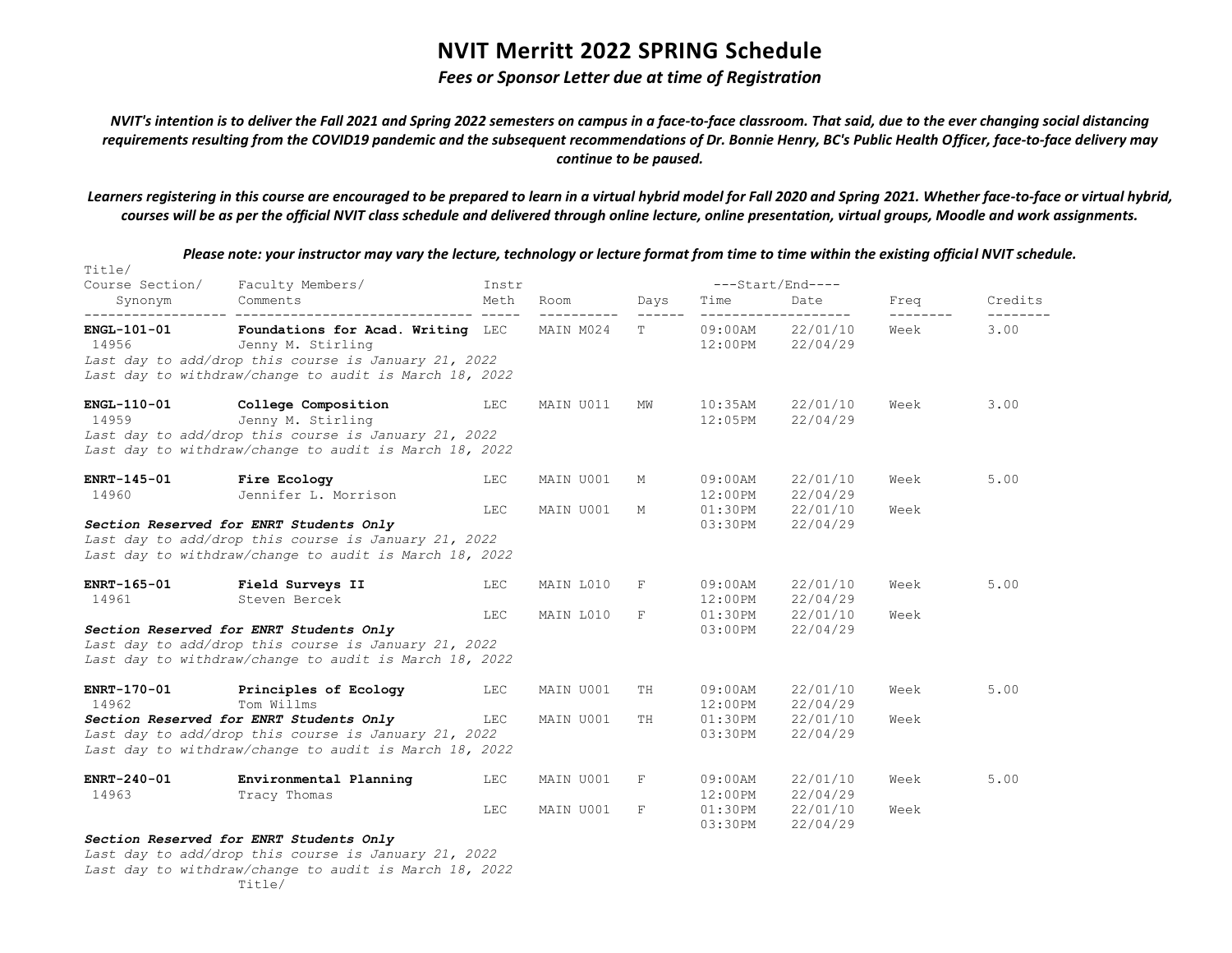### *Fees or Sponsor Letter due at time of Registration*

*NVIT's intention is to deliver the Fall 2021 and Spring 2022 semesters on campus in a face-to-face classroom. That said, due to the ever changing social distancing requirements resulting from the COVID19 pandemic and the subsequent recommendations of Dr. Bonnie Henry, BC's Public Health Officer, face-to-face delivery may continue to be paused.*

*Learners registering in this course are encouraged to be prepared to learn in a virtual hybrid model for Fall 2020 and Spring 2021. Whether face-to-face or virtual hybrid, courses will be as per the official NVIT class schedule and delivered through online lecture, online presentation, virtual groups, Moodle and work assignments.*

| Course Section/      | r icase note. your mistractor may vary the icetare, technology or icetare format from time to time within the existing official revit sched<br>Faculty Members/                                                     | Instr |                    |      |                          | ---Start/End----                               |                           |         |
|----------------------|---------------------------------------------------------------------------------------------------------------------------------------------------------------------------------------------------------------------|-------|--------------------|------|--------------------------|------------------------------------------------|---------------------------|---------|
| Synonym              | Comments                                                                                                                                                                                                            | Meth  | Room<br>---------- | Days | Time                     | Date<br>--------------------                   | Freq<br>$- - - - - - - -$ | Credits |
| ENRT-245-01<br>14964 | Watershed Hydrology LEC<br>Tom Willms<br>Section Reserved for ENRT Students Only<br>Last day to add/drop this course is January 21, 2022                                                                            |       | MAIN L010          | T.   |                          | 09:00AM 22/01/10<br>12:00PM 22/04/29           | Week                      | 3.00    |
|                      | Last day to withdraw/change to audit is March 18, 2022                                                                                                                                                              |       |                    |      |                          |                                                |                           |         |
| ENRT-257-01<br>14965 | Timber Development II<br>Shawn M. Larson                                                                                                                                                                            | LEC   | MAIN L010          | M    | $01:30$ PM<br>04:30PM    | 22/01/10<br>22/04/29                           | Week                      | 5.00    |
|                      |                                                                                                                                                                                                                     | LEC   | MAIN L010          | M    |                          | 05:00PM 22/01/10<br>$07:00 \text{PM}$ 22/04/29 | Week                      |         |
|                      | Section Reserved for ENRT Students Only<br>Last day to add/drop this course is January 21, 2022<br>Last day to withdraw/change to audit is March 18, 2022                                                           |       |                    |      |                          |                                                |                           |         |
| ENRT-266-01<br>14966 | Environmental Assessment Surv. LEC<br>Ellen N. Simmons<br>Section Reserved for ENRT Students Only<br>Last day to add/drop this course is January 21, 2022<br>Last day to withdraw/change to audit is March 18, 2022 |       | MAIN L010          | M    | 09:00AM<br>12:00PM       | 22/01/10<br>22/04/29                           | Week                      | 3.00    |
| ENRT-272-01<br>14967 | <b>Forest Health</b><br>Ellen N. Simmons                                                                                                                                                                            | LEC   | MAIN U001          | W    | 09:00AM<br>$12:00$ PM    | 22/01/10<br>22/04/29                           | Week                      | 5.00    |
|                      | Section Reserved for ENRT Students Only<br>Last day to add/drop this course is January 21, 2022<br>Last day to withdraw/change to audit is March 18, 2022                                                           | LEC   | MAIN U001          | W    | $02:00$ PM<br>$04:00$ PM | 22/01/10<br>22/04/29                           | Week                      |         |
| ENRT-273-01<br>14968 | Wildlife Ecology<br>Darrell J. Eustache                                                                                                                                                                             | LEC   | MAIN L010          | TH   | $09:00$ AM<br>$12:00$ PM | 22/01/10<br>22/04/29                           | Week                      | 5.00    |
|                      |                                                                                                                                                                                                                     | LEC   | MAIN L010          | TH   | 03:30PM                  | 01:30PM 22/01/10<br>22/04/29                   | Week                      |         |
|                      | Section Reserved for ENRT Students Only                                                                                                                                                                             |       |                    |      |                          |                                                |                           |         |

*Please note: your instructor may vary the lecture, technology or lecture format from time to time within the existing official NVIT schedule.*

*Last day to add/drop this course is January 21, 2022*

*Last day to withdraw/change to audit is March 18, 2022*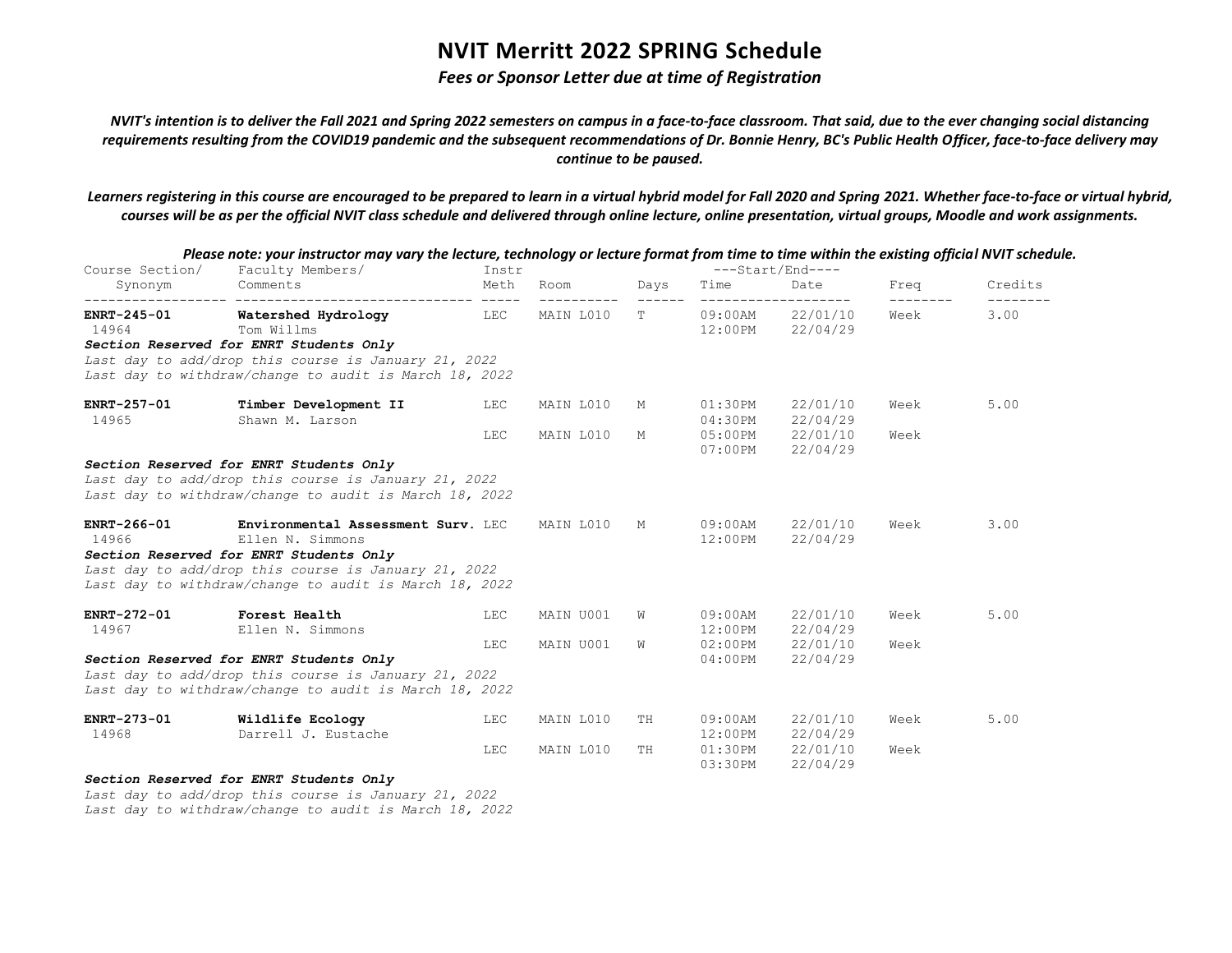### *Fees or Sponsor Letter due at time of Registration*

*NVIT's intention is to deliver the Fall 2021 and Spring 2022 semesters on campus in a face-to-face classroom. That said, due to the ever changing social distancing requirements resulting from the COVID19 pandemic and the subsequent recommendations of Dr. Bonnie Henry, BC's Public Health Officer, face-to-face delivery may continue to be paused.*

*Learners registering in this course are encouraged to be prepared to learn in a virtual hybrid model for Fall 2020 and Spring 2021. Whether face-to-face or virtual hybrid, courses will be as per the official NVIT class schedule and delivered through online lecture, online presentation, virtual groups, Moodle and work assignments.*

| Title/                       | Please note: your instructor may vary the lecture, technology or lecture format from time to time within the existing official NVIT schedule.                               |       |                     |                                                                             |                          |                              |                           |                      |
|------------------------------|-----------------------------------------------------------------------------------------------------------------------------------------------------------------------------|-------|---------------------|-----------------------------------------------------------------------------|--------------------------|------------------------------|---------------------------|----------------------|
| Course Section/              | Faculty Members/                                                                                                                                                            | Instr |                     |                                                                             |                          | ---Start/End----             |                           |                      |
| Synonym                      | Comments                                                                                                                                                                    | Meth  | Room<br>----------- | Days<br>$\begin{tabular}{cccccc} - & - & - & - & - \\ \hline \end{tabular}$ | Time                     | Date<br>____________________ | Freq<br>$- - - - - - - -$ | Credits<br>--------- |
| ENRT-298-01<br>14969         | Capstone Project<br>Darrell J. Eustache, Ellen N. Simmons, Tom Willms                                                                                                       | LEC   | MAIN L010           | $T$ and $T$                                                                 | $01:30$ PM<br>04:30PM    | 22/01/10<br>22/04/29         | Week                      | 3.00                 |
|                              | Section Reserved for ENRT Students Only<br>Last day to add/drop this course is January 21, 2022<br>Last day to withdraw/change to audit is March 18, 2022                   |       |                     |                                                                             |                          |                              |                           |                      |
| FINA-202-01<br>14970         | Native Art History II<br>Kathleen Wasacase<br>Last day to add/drop this course is January 21, 2022<br>Last day to withdraw/change to audit is March 18, 2022                | ART   | MAIN U031           | TH                                                                          | $09:00$ AM<br>$12:00$ PM | 22/01/10<br>22/04/29         | Week                      | 3.00                 |
| <b>FNED-150-X01</b><br>15106 | Intro to Int'l Indigenous Stud LEC<br>Eric A. Ostrowidzki<br>Last day to add/drop this course is January 21, 2022<br>Last day to withdraw/change to audit is March 18, 2022 |       | MAIN U033           | F                                                                           | 01:30PM<br>04:30PM       | 22/01/10<br>22/04/29         | Week                      | 3.00                 |
| FNSC-106-01<br>14973         | Exploring the Natural Sciences LEC<br>Lindsay de Visser<br>Last day to add/drop this course is January 21, 2022<br>Last day to withdraw/change to audit is March 18, 2022   |       | MAIN L010           | Т                                                                           | 05:30PM<br>08:30PM       | 22/01/10<br>22/04/29         | Week                      | 3.00                 |
| <b>FNST-101-01</b><br>14977  | Intro to First Ntns Studies 1 LEC<br>Faye G. Ahdemar<br>Last day to add/drop this course is January 21, 2022<br>Last day to withdraw/change to audit is March 18, 2022      |       | MAIN U033           | TH                                                                          | 01:30PM<br>04:30PM       | 22/01/10<br>22/04/29         | Week                      | 3.00                 |
| <b>FNST-203-01</b><br>14981  | First Nations of the Americas LEC<br>Kathleen Wasacase<br>Last day to add/drop this course is January 21, 2022<br>Last day to withdraw/change to audit is March 18, 2022    |       | MAIN U003           | М                                                                           | $09:00$ AM<br>$12:00$ PM | 22/01/10<br>22/04/29         | Week                      | 3.00                 |
| <b>FNWS-207-01</b><br>14989  | Storytelling as Metaphor: FNW LEC<br>Nedra McKay<br>Last day to add/drop this course is January 21, 2022<br>Last day to withdraw/change to audit is March 18, 2022          |       | MAIN U029           | T                                                                           | 09:00AM<br>12:00PM       | 22/01/10<br>22/04/29         | Week                      | 3.00                 |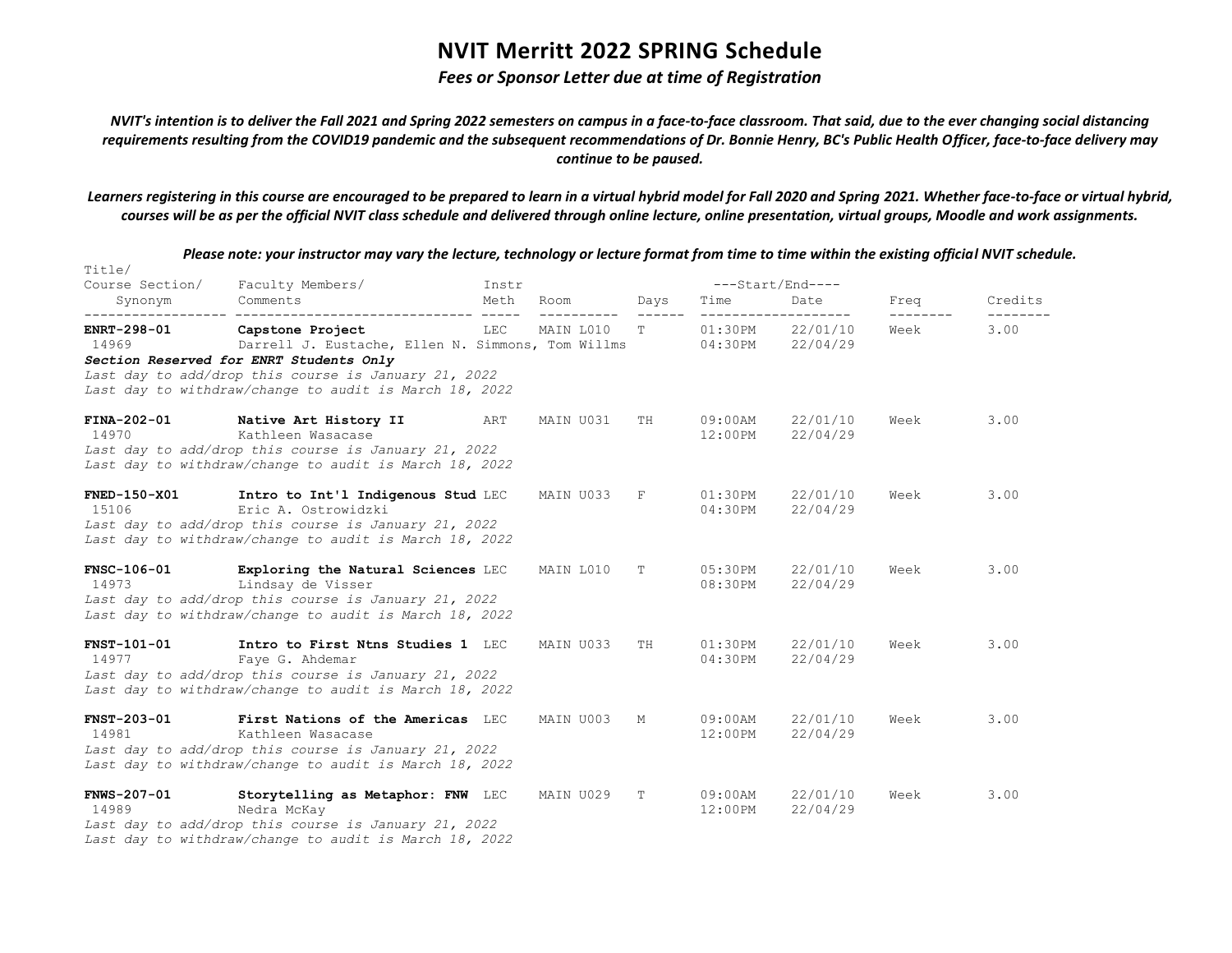### *Fees or Sponsor Letter due at time of Registration*

*NVIT's intention is to deliver the Fall 2021 and Spring 2022 semesters on campus in a face-to-face classroom. That said, due to the ever changing social distancing requirements resulting from the COVID19 pandemic and the subsequent recommendations of Dr. Bonnie Henry, BC's Public Health Officer, face-to-face delivery may continue to be paused.*

*Learners registering in this course are encouraged to be prepared to learn in a virtual hybrid model for Fall 2020 and Spring 2021. Whether face-to-face or virtual hybrid, courses will be as per the official NVIT class schedule and delivered through online lecture, online presentation, virtual groups, Moodle and work assignments.*

| Course Section/<br>Synonym | Title/<br>Faculty Members/<br>Comments                                                                                                                                                                                                                                                  | Instr<br>Meth | Room Days   |           | Time | ---Start/End----<br>Date                                    | Freq              | Credits |
|----------------------------|-----------------------------------------------------------------------------------------------------------------------------------------------------------------------------------------------------------------------------------------------------------------------------------------|---------------|-------------|-----------|------|-------------------------------------------------------------|-------------------|---------|
| HIST-101-01                | Intro to Gen Canadian Hist II LEC MAIN U029<br>14993 Faye G. Ahdemar<br>Last day to add/drop this course is January 21, 2022<br>Last day to withdraw/change to audit is March 18, 2022                                                                                                  |               | ----------  | <b>MW</b> |      | -------------------<br>09:00AM 22/01/10<br>10:30AM 22/04/29 | ---------<br>Week | 3.00    |
|                            | HLTH-201-01 Physical Health and Fitness LEC MAIN M069 W<br>15172 Kelly C. Donaldson<br>Last day to add/drop this course is January 21, 2022<br>Last day to withdraw/change to audit is March 18, 2022                                                                                   |               |             |           |      | 05:30PM 22/01/10<br>08:30PM 22/04/29                        | Week              | 3.00    |
| 15003 and 15003            | IHMS-140-01 Working With Substance Use LEC<br>Rae D. Porterfield<br>Section Reserved for IHMS Students Only<br>Last day to add/drop this course is January 21, 2022<br>Last day to withdraw/change to audit is March 18, 2022                                                           |               | MAIN U003 T |           |      | 01:30PM 22/01/10<br>04:30PM 22/04/29                        | Week              | 3.00    |
| 15006                      | IHMS-150-01 Intr. to Family in HS Pract. LEC<br>Rae D. Porterfield<br>Section Reserved for IHMS Students Only<br>Last day to add/drop this course is January 21, 2022<br>in a complete the state of the state of the state of the state of the state of the state of the state of the s |               | MAIN U003   | M         |      | 01:30PM 22/01/10<br>04:30PM 22/04/29                        | Week              | 3.00    |

*Please note: your instructor may vary the lecture, technology or lecture format from time to time within the existing official NVIT schedule.*

*Last day to withdraw/change to audit is March 18, 2022*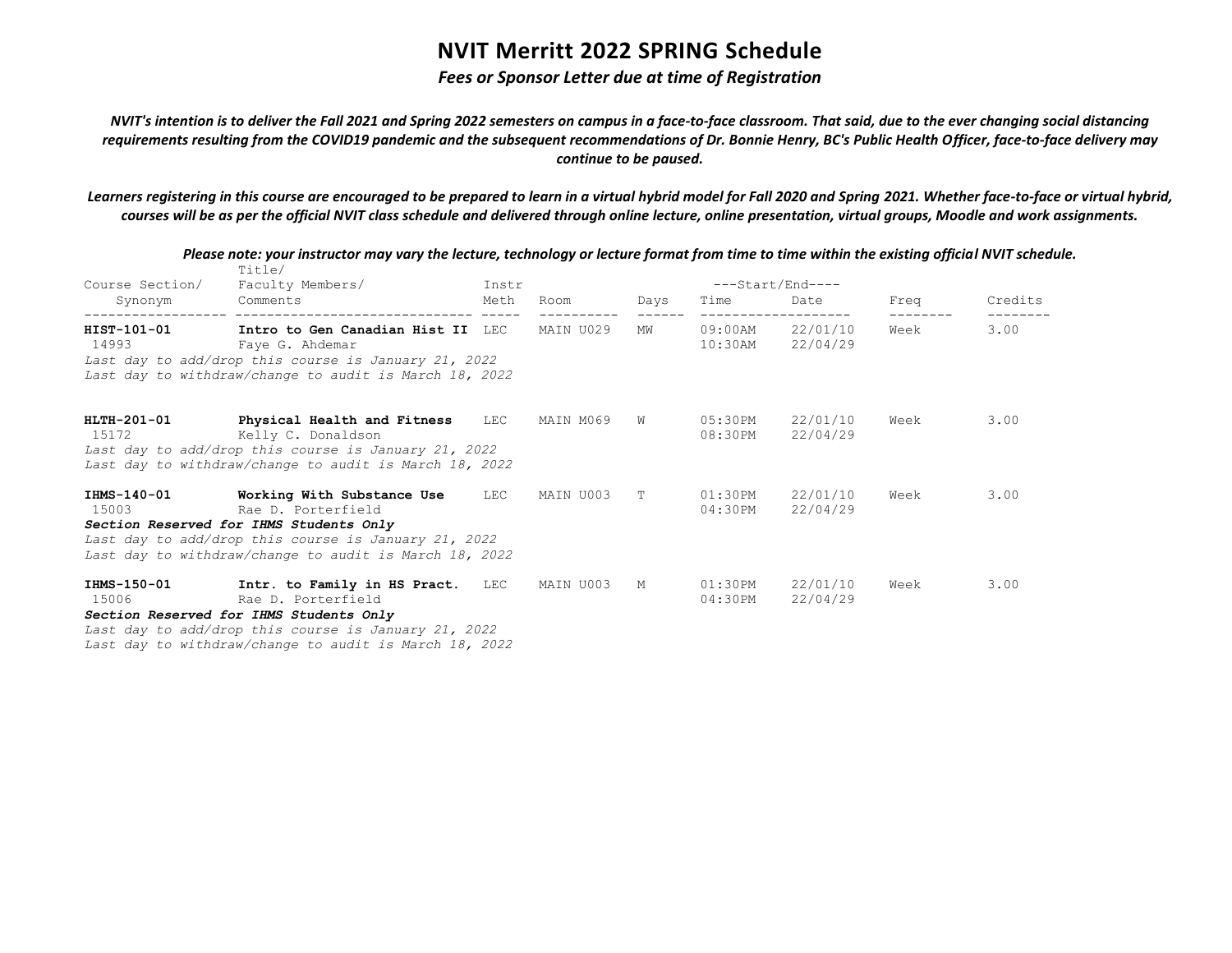### *Fees or Sponsor Letter due at time of Registration*

*NVIT's intention is to deliver the Fall 2021 and Spring 2022 semesters on campus in a face-to-face classroom. That said, due to the ever changing social distancing requirements resulting from the COVID19 pandemic and the subsequent recommendations of Dr. Bonnie Henry, BC's Public Health Officer, face-to-face delivery may continue to be paused.*

*Learners registering in this course are encouraged to be prepared to learn in a virtual hybrid model for Fall 2020 and Spring 2021. Whether face-to-face or virtual hybrid, courses will be as per the official NVIT class schedule and delivered through online lecture, online presentation, virtual groups, Moodle and work assignments.*

*Please note: your instructor may vary the lecture, technology or lecture format from time to time within the existing official NVIT schedule.*

| Course Section/ | Title/<br>Faculty Members/                                                                                     | Instr |                 |                       |            |                                   |                   |         |
|-----------------|----------------------------------------------------------------------------------------------------------------|-------|-----------------|-----------------------|------------|-----------------------------------|-------------------|---------|
| Synonym         | Comments                                                                                                       | Meth  | Room<br>------- | Days<br>$- - - - - -$ | Time       | ---Start/End----<br>Date<br>----- | Freq<br>--------- | Credits |
| IHMS-160-01     | Fieldwork Education Practicum PRA                                                                              |       |                 | THF                   | $08:30$ AM | 22/01/10                          | Week              | 3.00    |
| 15009           | Jennifer A. Dustin                                                                                             |       |                 |                       | 04:30PM    | 22/04/29                          |                   |         |
|                 | Section Reserved for IHMS Students Only                                                                        |       | MAIN U031       | т                     | $10:00$ AM | 22/01/11                          | Week              |         |
|                 | Last day to add/drop this course is January 21, 2022                                                           |       |                 |                       | $12:00$ PM | 22/01/11                          |                   |         |
|                 | Last day to withdraw/change to audit is March 18, 2022                                                         |       | MAIN U031       | Т                     | $10:00$ AM | 22/01/25                          | Week              |         |
|                 |                                                                                                                |       |                 |                       | $12:00$ PM | 22/01/25                          |                   |         |
|                 |                                                                                                                |       | MAIN U031       | Т                     | $10:00$ AM | 22/02/08                          | Week              |         |
|                 |                                                                                                                |       |                 |                       | $12:00$ PM | 22/02/08                          |                   |         |
|                 |                                                                                                                |       | MAIN U031       | Т                     | $10:00$ AM | 22/02/22                          | Week              |         |
|                 |                                                                                                                |       |                 |                       | $12:00$ PM | 22/02/22                          |                   |         |
|                 |                                                                                                                |       | MAIN U031       | Т                     | $10:00$ AM | 22/03/08                          | Week              |         |
|                 |                                                                                                                |       |                 |                       | $12:00$ PM | 22/03/08                          |                   |         |
|                 |                                                                                                                |       | MAIN U031       | Т                     | $10:00$ AM | 22/03/22                          | Week              |         |
|                 |                                                                                                                |       |                 |                       | $12:00$ PM | 22/03/22                          |                   |         |
|                 |                                                                                                                |       | MAIN U031       | т                     | $10:00$ AM | 22/04/05                          | Week              |         |
|                 |                                                                                                                |       |                 |                       | $12:00$ PM | 22/04/05                          |                   |         |
|                 |                                                                                                                |       | MAIN U031       | т                     | $10:00$ AM | 22/04/19                          | Week              |         |
|                 |                                                                                                                |       |                 |                       | 12:00PM    | 22/04/19                          |                   |         |
| IHMS-260-01     | Indq. Hs Diploma Practicum                                                                                     | PRA   |                 | МT                    | $08:30$ AM | 22/01/10                          | Week              | 3.00    |
| 15012           | Jennifer A. Dustin                                                                                             |       |                 |                       | 04:30PM    | 22/04/29                          |                   |         |
|                 |                                                                                                                | PRA   | MAIN U003       | TH                    | 01:30PM    | 22/01/10                          | Week              |         |
|                 | Section Reserved for IHMS Students Only                                                                        |       |                 |                       | 03:30PM    | 22/04/29                          |                   |         |
|                 | Last day to add/drop this course is January 21, 2022<br>Last day to withdraw/change to audit is March 18, 2022 |       |                 |                       |            |                                   |                   |         |
| IHMS-320-01     | Trauma Inf. SOCW Theory & Pra LEC                                                                              |       | MAIN U003       | W                     | $09:00$ AM | 22/01/10                          | Week              | 3.00    |
| 15015           | Jennifer A. Dustin                                                                                             |       |                 |                       | 12:00PM    | 22/04/29                          |                   |         |
|                 | Section Reserved for IHMS Students Only                                                                        |       |                 |                       |            |                                   |                   |         |
|                 | Last day to add/drop this course is January 21, 2022                                                           |       |                 |                       |            |                                   |                   |         |
|                 | Last day to withdraw/change to audit is March 18, 2022                                                         |       |                 |                       |            |                                   |                   |         |
| IHMS-353-01     | Adv. Interpersonal Skills HS LEC                                                                               |       | MAIN U003       | W                     | $02:00$ PM | 22/01/10                          | Week              | 3.00    |
| 15018           | Jennifer A. Dustin                                                                                             |       |                 |                       | $05:00$ PM | 22/04/29                          |                   |         |
|                 | Section Reserved for IHMS Students Only                                                                        |       |                 |                       |            |                                   |                   |         |
|                 | Last day to add/drop this course is January 21, 2022                                                           |       |                 |                       |            |                                   |                   |         |
|                 | Last day to withdraw/change to audit is March 18, 2022                                                         |       |                 |                       |            |                                   |                   |         |

 $T$ itle $T$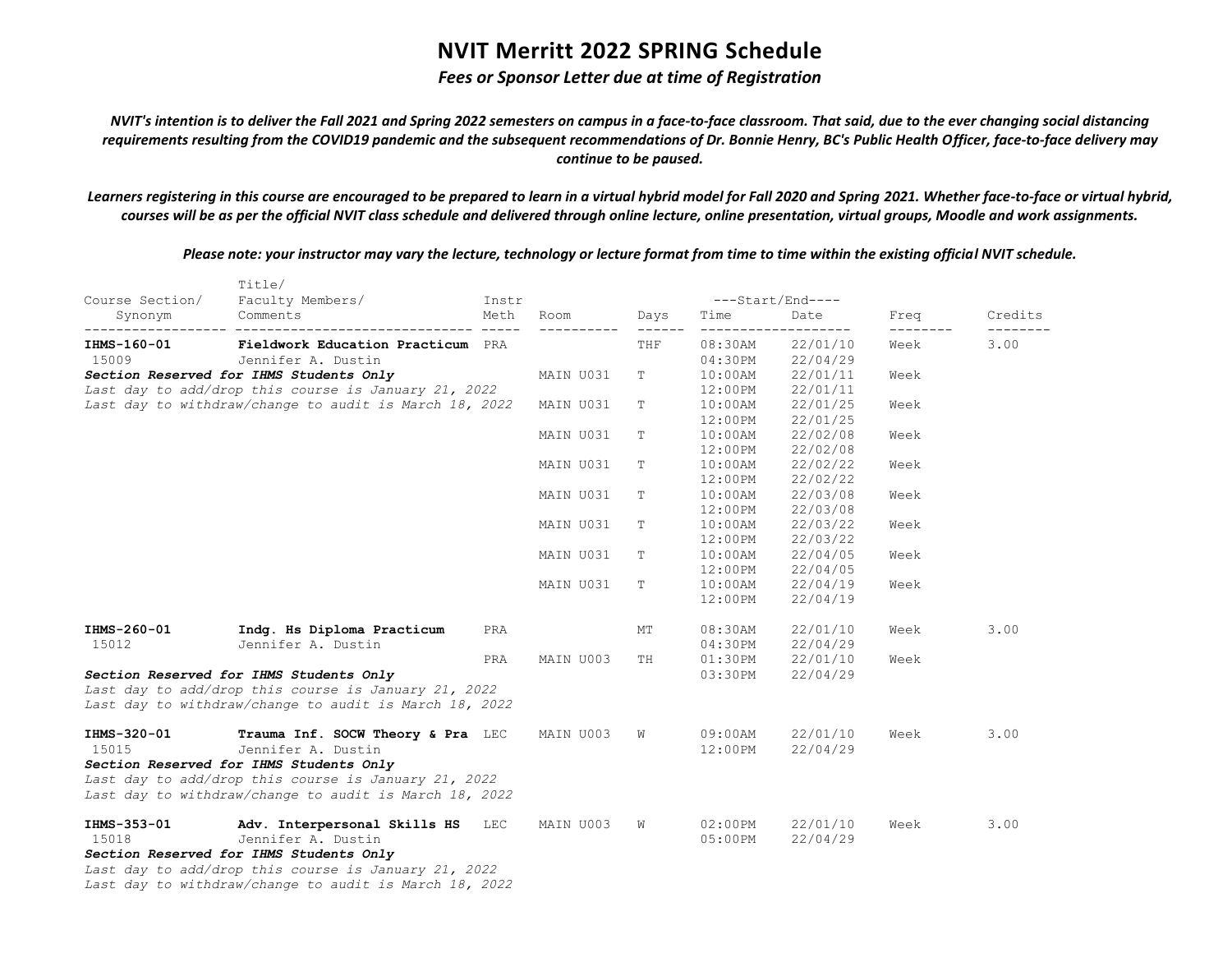### *Fees or Sponsor Letter due at time of Registration*

*NVIT's intention is to deliver the Fall 2021 and Spring 2022 semesters on campus in a face-to-face classroom. That said, due to the ever changing social distancing requirements resulting from the COVID19 pandemic and the subsequent recommendations of Dr. Bonnie Henry, BC's Public Health Officer, face-to-face delivery may continue to be paused.*

*Learners registering in this course are encouraged to be prepared to learn in a virtual hybrid model for Fall 2020 and Spring 2021. Whether face-to-face or virtual hybrid, courses will be as per the official NVIT class schedule and delivered through online lecture, online presentation, virtual groups, Moodle and work assignments.*

| Course Section/             | Title/<br>Faculty Members/                                                                                                                                                     | Instr |           |                         |                          | $---Start/End---$            |      |                      |
|-----------------------------|--------------------------------------------------------------------------------------------------------------------------------------------------------------------------------|-------|-----------|-------------------------|--------------------------|------------------------------|------|----------------------|
| Synonym                     | Comments                                                                                                                                                                       | Meth  | Room      | Days<br>$- - - - - - -$ | Time                     | Date                         | Freq | Credits<br>--------- |
| $INLG-181-C1$<br>15551      | Issues, Principles & Practices LEC<br>Maxine Bapiste<br>Last day to add/drop this course is January 21, 2022<br>Last day to withdraw/change to audit is March 18, 2022         |       | MAIN U029 | TH                      | 05:30PM                  | 22/01/10<br>08:30PM 22/04/29 | Week | 3.00                 |
| INST-060-01<br>15021        | Indigenous Studies (Prov)<br>Faye G. Ahdemar<br>Last day to add/drop this course is January 21, 2022<br>Last day to withdraw/change to audit is March 18, 2022                 | LEC   | MAIN M067 | F                       | $09:00$ AM<br>12:00PM    | 22/01/10<br>22/04/29         | Week | 0.00                 |
| INST-241-02<br>15345        | FN Cultural Development I<br>Nedra Mckay<br>Last day to add/drop this course is January 21, 2022<br>Last day to withdraw/change to audit is March 18, 2022                     | LEC   | MAIN U029 | W                       | 02:00PM<br>$05:00$ PM    | 22/01/10<br>22/04/29         | Week | 3.00                 |
| MATH-040-01<br>15024        | ALFM LEVEL V & VI<br>Dick Wowchuk<br>Last day to add/drop this course is January 21, 2022<br>Last day to withdraw/change to audit is March 18, 2022                            | LEC   | MAIN M067 | MTWTH                   | $09:00$ AM<br>$10:30$ AM | 22/01/10<br>22/04/29         | Week | 0.00                 |
| <b>MATH-055-01</b><br>15027 | Introduction to Algebra II<br>Stefan P. Zabek<br>Last day to add/drop this course is January 21, 2022<br>Last day to withdraw/change to audit is March 18, 2022                | LEC   | MAIN M040 | MTWTH                   | $09:00$ AM<br>$10:30$ AM | 22/01/10<br>22/04/29         | Week | 0.00                 |
| MATH-057-01<br>15030        | Intermediate Algebra I<br>Stefan P. Zabek<br>Last day to add/drop this course is January 21, 2022<br>Last day to withdraw/change to audit is March 18, 2022                    | LEC   | MAIN M040 | MTWTH                   | $10:35$ AM<br>$12:05$ PM | 22/01/10<br>22/04/29         | Week | 0.00                 |
| <b>NLEK-111-C1</b><br>15545 | Nle?kepmx: Pron. Root Syll.<br>David L. Antoine/Mandy Jimmie<br>Last day to add/drop this course is January 21, 2022<br>Last day to withdraw/change to audit is March 18, 2022 | LEC   | MAIN U029 | TTH                     | $03:05$ PM<br>04:35PM    | 22/01/10<br>22/04/29         | Week | 3.00                 |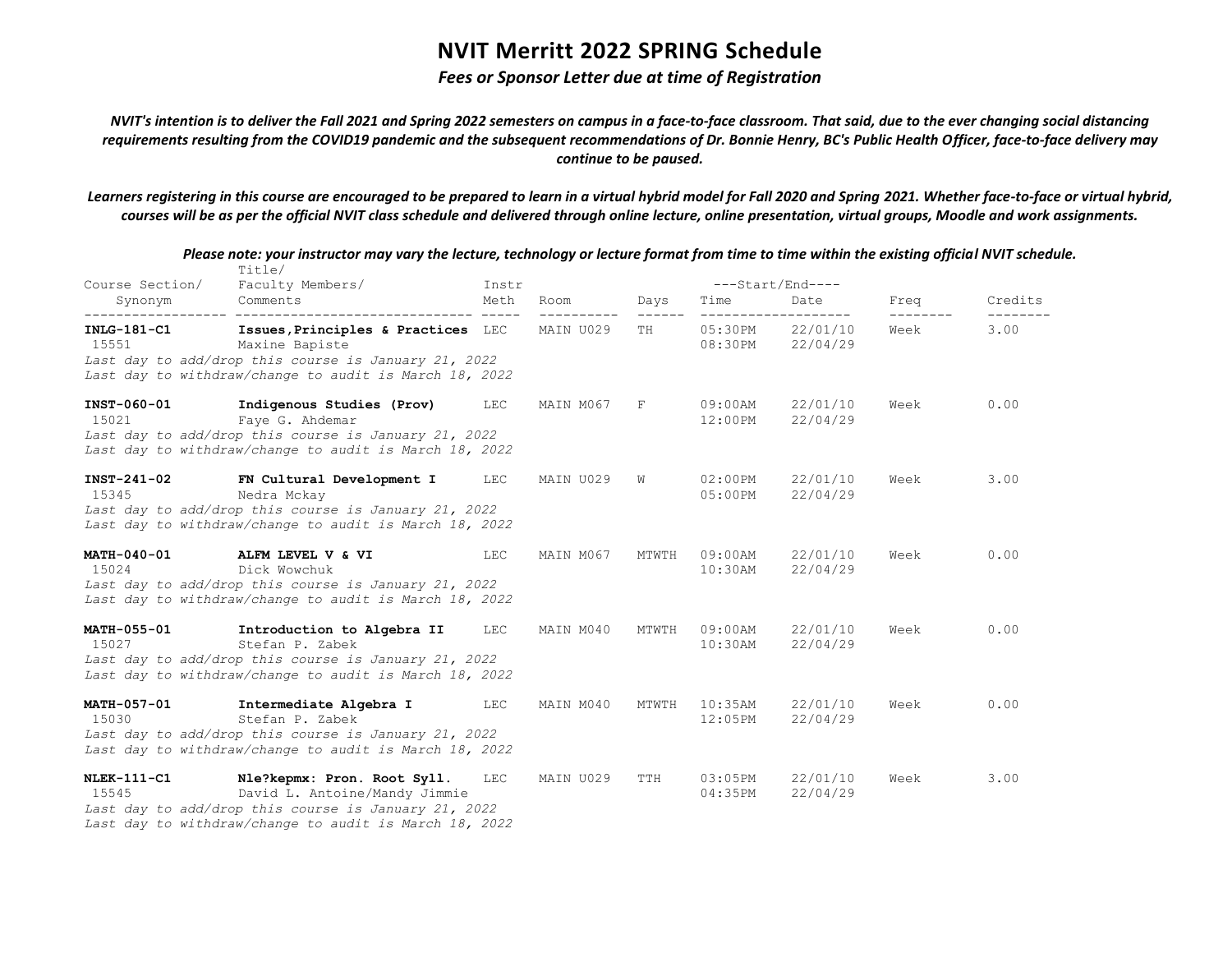#### *Fees or Sponsor Letter due at time of Registration*

*NVIT's intention is to deliver the Fall 2021 and Spring 2022 semesters on campus in a face-to-face classroom. That said, due to the ever changing social distancing requirements resulting from the COVID19 pandemic and the subsequent recommendations of Dr. Bonnie Henry, BC's Public Health Officer, face-to-face delivery may continue to be paused.*

*Learners registering in this course are encouraged to be prepared to learn in a virtual hybrid model for Fall 2020 and Spring 2021. Whether face-to-face or virtual hybrid, courses will be as per the official NVIT class schedule and delivered through online lecture, online presentation, virtual groups, Moodle and work assignments.*

*Please note: your instructor may vary the lecture, technology or lecture format from time to time within the existing official NVIT schedule.* Title/ Course Section/ Faculty Members/ Instr ---Start/End---- Synonym Comments Meth Room Days Time Date Freq Credits ------------------ ------------------------------ ----- ---------- ------ ------------------- -------- -------- **NLEK-121-C1 Nle?kepmx Action & Interact** LEC MAIN U029 TTH 01:30PM 22/01/10 Week 3.00 15547 Larry Antoine/Mandy Jimmie 03:00PM 22/04/29 *Last day to add/drop this course is January 21, 2022 Last day to withdraw/change to audit is March 18, 2022* **NLEK-122-C1 Nle?kepmxVoc. Socio-Spat. I** LEC MAIN U029 M 05:00PM 22/01/10 Week 3.00 15758 June Shackley 08:00PM 22/04/29 *Last day to add/drop this course is January 21, 2022 Last day to withdraw/change to audit is March 18, 2022* **NLEK-131-C1 Nle?kepmx Spec Topics Immer** LEC MAIN U029 W 05:00PM 22/01/10 Week 3.00 15549 Mandy Na'zinek Jimmie/Lorraine Spence 08:00PM 22/04/29 *Last day to add/drop this course is January 21, 2022 Last day to withdraw/change to audit is March 18, 2022* **POLI-121-01 Contemp. Political Ideologies** LEC MAIN U033 T 01:30PM 22/01/10 Week 3.00 15034 Sharon McIvor 04:30PM 22/04/29 *Last day to add/drop this course is January 21, 2022 Last day to withdraw/change to audit is March 18, 2022* **PSYC-121-01 Introduction to Psychology II** LEC MAIN U011 W 02:00PM 22/01/10 Week 3.00 15037 Denyse A. Oswald-Finch 05:00PM 22/04/29 *Last day to add/drop this course is January 21, 2022 Last day to withdraw/change to audit is March 18, 2022* **PSYC-223-01 Lifespan Human Development II** LEC MAIN U003 F 09:00AM 22/01/10 Week 3.00 15040 Denyse A. Oswald-Finch 12:00PM 22/04/29 *Last day to add/drop this course is January 21, 2022 Last day to withdraw/change to audit is March 18, 2022 Last day to withdraw/change to audit is March 18, 2022* **SCIE-140-01 Ethnoscience** LEC MAIN L010 W 09:00AM 22/01/10 Week 5.00 15041 Darrell J. Eustache 12:00PM 22/04/29 LEC MAIN L010 W 02:00PM 22/01/10 Week *Section Reserved for ENRT Students Only* 04:00PM 22/04/29 *Last day to add/drop this course is January 21, 2022 Last day to withdraw/change to audit is March 18, 2022*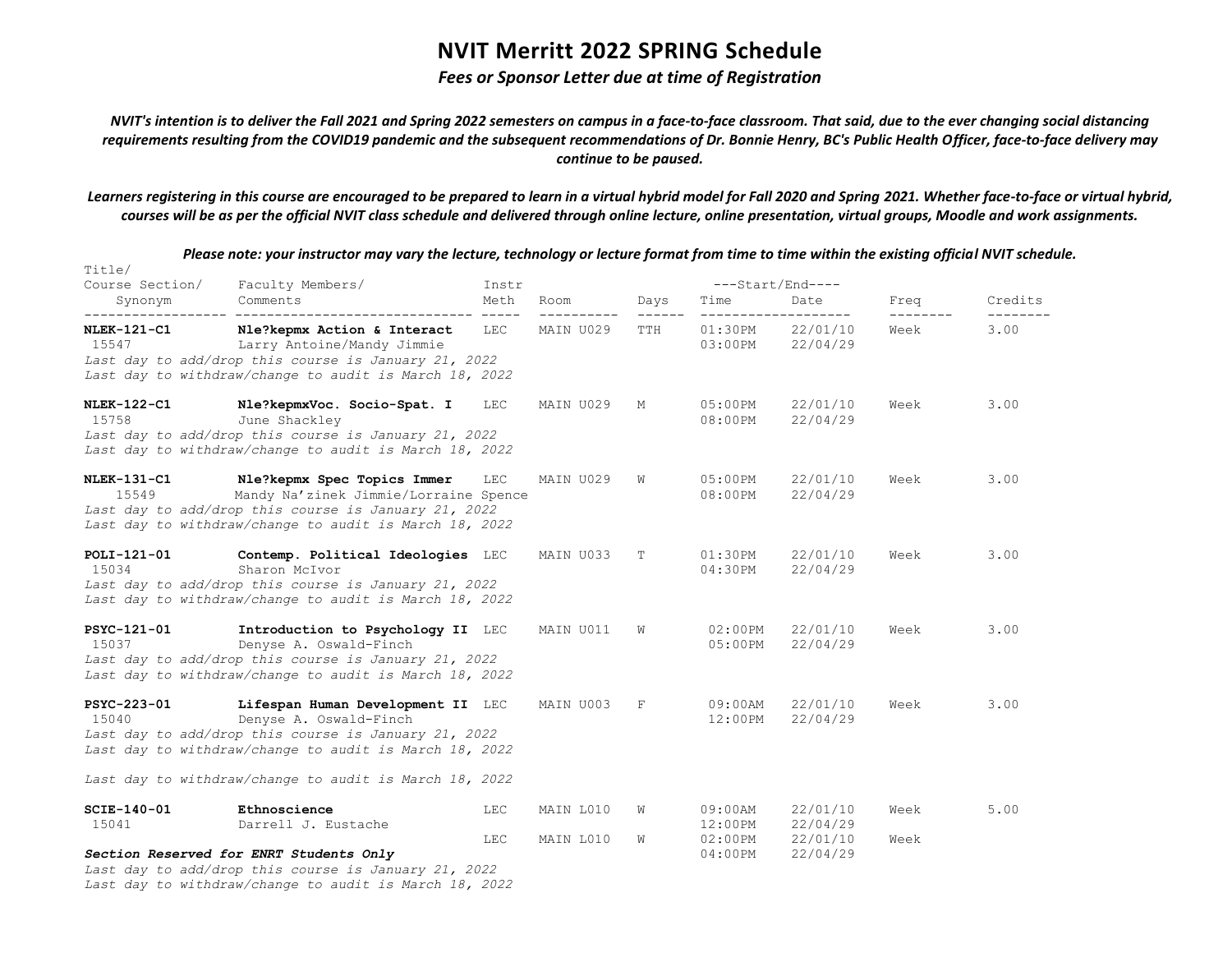### *Fees or Sponsor Letter due at time of Registration*

*NVIT's intention is to deliver the Fall 2021 and Spring 2022 semesters on campus in a face-to-face classroom. That said, due to the ever changing social distancing requirements resulting from the COVID19 pandemic and the subsequent recommendations of Dr. Bonnie Henry, BC's Public Health Officer, face-to-face delivery may continue to be paused.*

*Learners registering in this course are encouraged to be prepared to learn in a virtual hybrid model for Fall 2020 and Spring 2021. Whether face-to-face or virtual hybrid, courses will be as per the official NVIT class schedule and delivered through online lecture, online presentation, virtual groups, Moodle and work assignments.*

*Please note: your instructor may vary the lecture, technology or lecture format from time to time within the existing official NVIT schedule.*

| Course Section/         | Title/<br>Faculty Members/                                                                                                                                                                                                               | Instr |           |           | ---Start/End----         |                                      |      |                     |  |
|-------------------------|------------------------------------------------------------------------------------------------------------------------------------------------------------------------------------------------------------------------------------------|-------|-----------|-----------|--------------------------|--------------------------------------|------|---------------------|--|
| Synonym                 | Comments                                                                                                                                                                                                                                 | Meth  | Room      | Days      | Time                     | Date                                 | Freq | Credits<br>-------- |  |
| $SOCI-121-X01$<br>15116 | Introduction to Sociology II LEC MAIN U003<br>Roman Erinburg<br>Last day to add/drop this course is January 21, 2022<br>Last day to withdraw/change to audit is March 18, 2022                                                           |       |           | T.        |                          | 09:00AM 22/01/10<br>12:00PM 22/04/29 | Week | 3.00                |  |
| 15044                   | SOCI-200-01 Nature of Racism & Indig Exper LEC<br>Sharon McIvor<br>Last day to add/drop this course is January 21, 2022<br>Last day to withdraw/change to audit is March 18, 2022                                                        |       | MAIN M069 | W         | 12:00PM                  | 09:00AM 22/01/10<br>22/04/29         | Week | 3.00                |  |
| SOCW-200B-01<br>15047   | Intro to Social Welfare in Can LEC<br>Nedra McKay<br>Section Reserved for BSW Students Only<br>Last day to add/drop this course is January 21, 2022<br>Last day to withdraw/change to audit is March 18, 2022                            |       | MAIN U003 | <b>TH</b> | 09:00AM<br>$12:00$ PM    | 22/01/10<br>22/04/29                 | Week | 3.00                |  |
| 15050                   | SOCW-301-01 <b>Intro. to Social Work Research LEC</b><br>Joanne L. Armstrong<br>Section Reserved for BSW Students Only<br>Last day to add/drop this course is January 21, 2022<br>Last day to withdraw/change to audit is March 18, 2022 |       | MAIN U029 | TH        | $12:00$ PM               | 09:00AM 22/01/10<br>22/04/08         | Week | 3.00                |  |
| $SOCW-304-01$<br>15053  | Social Work Field Practice<br>Joanne L. Armstrong                                                                                                                                                                                        | PRA   | MAIN M067 | W         | $02:00$ PM<br>$05:00$ PM | 22/01/26<br>22/01/26                 | Week | 6.00                |  |
|                         |                                                                                                                                                                                                                                          | PRA   | MAIN M067 | W         | $02:00$ PM<br>06:00PM    | 22/02/16<br>22/02/16                 | Week |                     |  |
|                         |                                                                                                                                                                                                                                          | PRA   | MAIN M067 | W         |                          | 02:00PM 22/03/09<br>05:00PM 22/03/09 | Week |                     |  |
|                         | Section Reserved for BSW Students Only<br>Last day to add/drop this course is January 21, 2022                                                                                                                                           | PRA   | MAIN M067 | W         | 05:00PM                  | 02:00PM 22/03/30<br>22/03/30         | Week |                     |  |

*Last day to withdraw/change to audit is March 18, 2022*